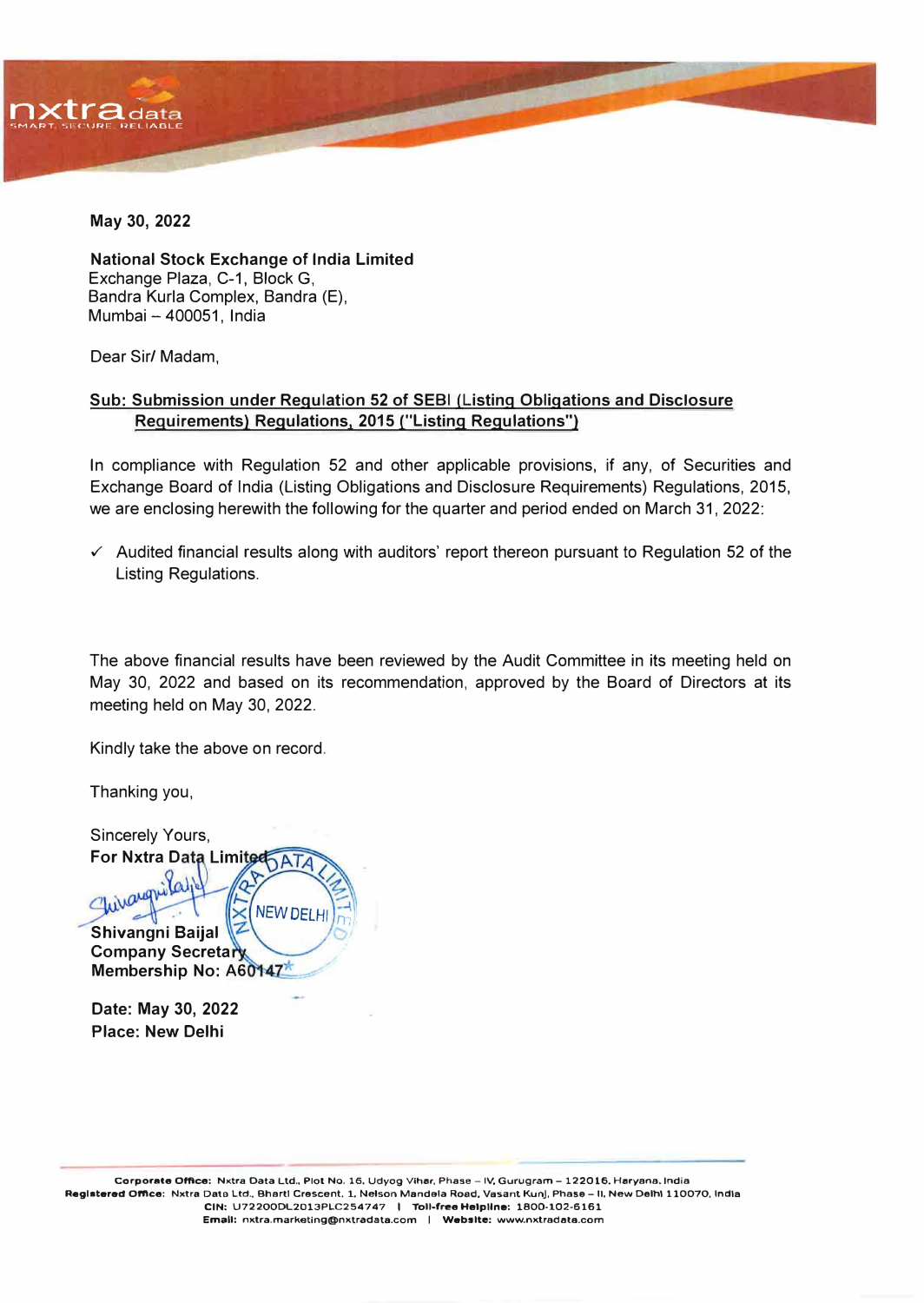# **Deloitte Haskins & Sells LLP**

**Chartered Accountants** 7th Floor Building 10 Tower B DLF Cyber City Complex DLF City Phase II Gurugram-122 002 Haryana, India

Tel: +91 124 679 2000 Fax: +91 124 679 2012

### INDEPENDENT AUDITOR'S REPORT ON AUDIT OF QUARTERLY AND ANNUAL **FINANCIAL RESULTS**

### TO THE BOARD OF DIRECTORS OF NXTRA DATA LIMITED

#### Opinion

We have audited the Financial Results for the quarter and year ended March 31, 2022 included in the accompanying "Statement of Audited Financial Results for the Quarter and Year Ended March 31, 2022 of NXTRA DATA LIMITED ("the Company") ("the Statement"), being submitted by the Company pursuant to the requirements of Regulation 52 of the SEBI (Listing Obligations and Disclosure Requirements) Regulations, 2015, as amended ("the Listing Regulations").

In our opinion and to the best of our information and according to the explanations given to us, the Financial Results for the quarter and year ended March 31, 2022:

- i. is presented in accordance with the requirements of Regulation 52 of the SEBI (Listing Obligations and Disclosure Requirements) Regulations, 2015, as amended; and
- ii. gives a true and fair view in conformity with the recognition and measurement principles laid down in the Indian Accounting Standards and other accounting principles generally accepted in India of the net profit and total comprehensive income and other financial information of the Company for the year then ended.

#### **Basis for Opinion**

oitte

We conducted our audit in accordance with the Standards on Auditing ("SAs") specified under Section 143(10) of the Companies Act, 2013 ("the Act"). Our responsibilities under those Standards are further described in paragraph (a) of Auditor's Responsibilities section below. We are independent of the Company in accordance with the Code of Ethics issued by the Institute of Chartered Accountants of India ("the ICAI") together with the ethical requirements that are relevant to our audit of the Financial Results for the quarter and year ended March 31, 2022 under the provisions of the Act and the Rules thereunder, and we have fulfilled our other ethical responsibilities in accordance with these requirements and the ICAI's Code of Ethics. We believe that the audit evidence obtained by us is sufficient and appropriate to provide a basis for our audit opinion.

#### Management's Responsibilities for the Statement

This Statement which includes the Financial Results is the responsibility of the Company's Board of Directors and has been approved by them for the issuance. The Statement has been compiled from the related audited Financial Statements as at and for the year ended March 31, 2022, audited Interim Condensed Financial Statements for the quarter and nine months ended December 31, 2021 and audited Financial Statements for the year ended March 31, 2021. This responsibility includes the preparation and presentation of the Financial Results for the quarter and year ended March 31, 2022 that give a true and fair view of the net profit and other comprehensive **A**skins Income and other financial information in accordance with the recognition and measurement principles laid down in the Indian Accounting Standards prescribed under Section 133 of the Act read with relevant rules issued thereunder and other accounting

# Accountants | 6<br>Regd. Office; Qne International Center, Tower 3, 32nd Floor, Senapati Bapat Marg, Elphinstone Road (West), Mumbai-400 013, Maharashtra, India. CILLP Identification No. AAB-8737)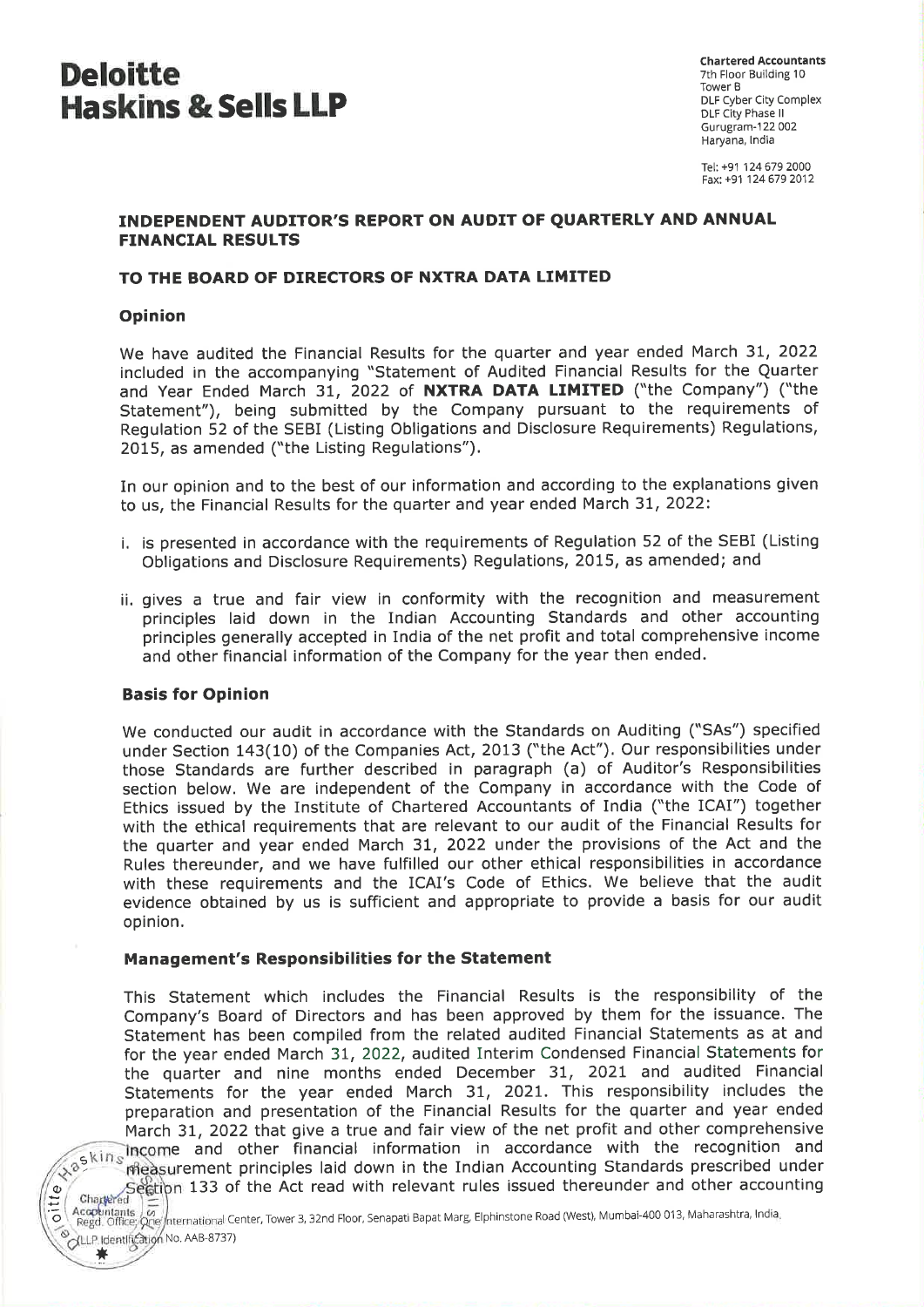principles generally accepted in India and in compliance with Regulation 52 of the Listing maintenance of adequate accounting Regulations. This responsibility also includes records in accordance with the provisions of the Act for safeguarding the assets of the Company and for preventing and detecting frauds and other irregularities; selection and application of appropriate accounting policies; making judgments and estimates that are reasonable and prudent; and the design, implementation and maintenance of adequate internal financial controls that were operating effectively for ensuring the accuracy and completeness of the accounting records, relevant to the preparation and presentation of the Financial Results that give a true and fair view and is free from material misstatement, whether due to fraud or error.

In preparing the Financial Results, the Board of Directors are responsible for assessing the Company's ability, to continue as a going concern, disclosing, as applicable, matters related to going concern and using the going concern basis of accounting unless the Board of Directors either intends to liquidate the Company or to cease operations, or has no realistic alternative but to do so.

The Board of Directors are also responsible for overseeing the financial reporting process of the Company.

#### **Auditor's Responsibilities**

Accountants / to

 $\ddot{\circ}$ 

Our objectives are to obtain reasonable assurance about whether the Financial Results as a whole is free from material misstatement, whether due to fraud or error, and to issue an auditor's report that includes our opinion. Reasonable assurance is a high level of assurance, but is not a quarantee that an audit conducted in accordance with SAs will always detect a material misstatement when it exists. Misstatements can arise from fraud or error and are considered material if, individually or in the aggregate, they could reasonably be expected to influence the economic decisions of users taken on the basis of this Financial Results.

As part of an audit in accordance with SAs, we exercise professional judgment and maintain professional skepticism throughout the audit. We also:

- Identify and assess the risks of material misstatement of the Financial Results, whether due to fraud or error, design and perform audit procedures responsive to those risks, and obtain audit evidence that is sufficient and appropriate to provide a basis for our opinion. The risk of not detecting a material misstatement resulting from fraud is higher than for one resulting from error, as fraud may involve collusion, forgery, intentional omissions, misrepresentations, or the override of internal control.
- Obtain an understanding of internal control relevant to the audit in order to design audit procedures that are appropriate in the circumstances, but not for the purpose of expressing an opinion on the effectiveness of the Company's internal control.
- Evaluate the appropriateness of accounting policies used and the reasonableness of  $\bullet$ accounting estimates made by the Board of Directors.
- Evaluate the appropriateness and reasonableness of disclosures made by the Board of Directors in terms of the requirements specified under Regulation 52 of the Listing Regulations.

Conclude on the appropriateness of the Board of Directors' use of the going concern  $\frac{1}{20}$  was been the set of accounting and, based on the audit evidence obtained, whether a material uncertainty exists related to events or conditions that may cast significant doubt on  $O$ Chartered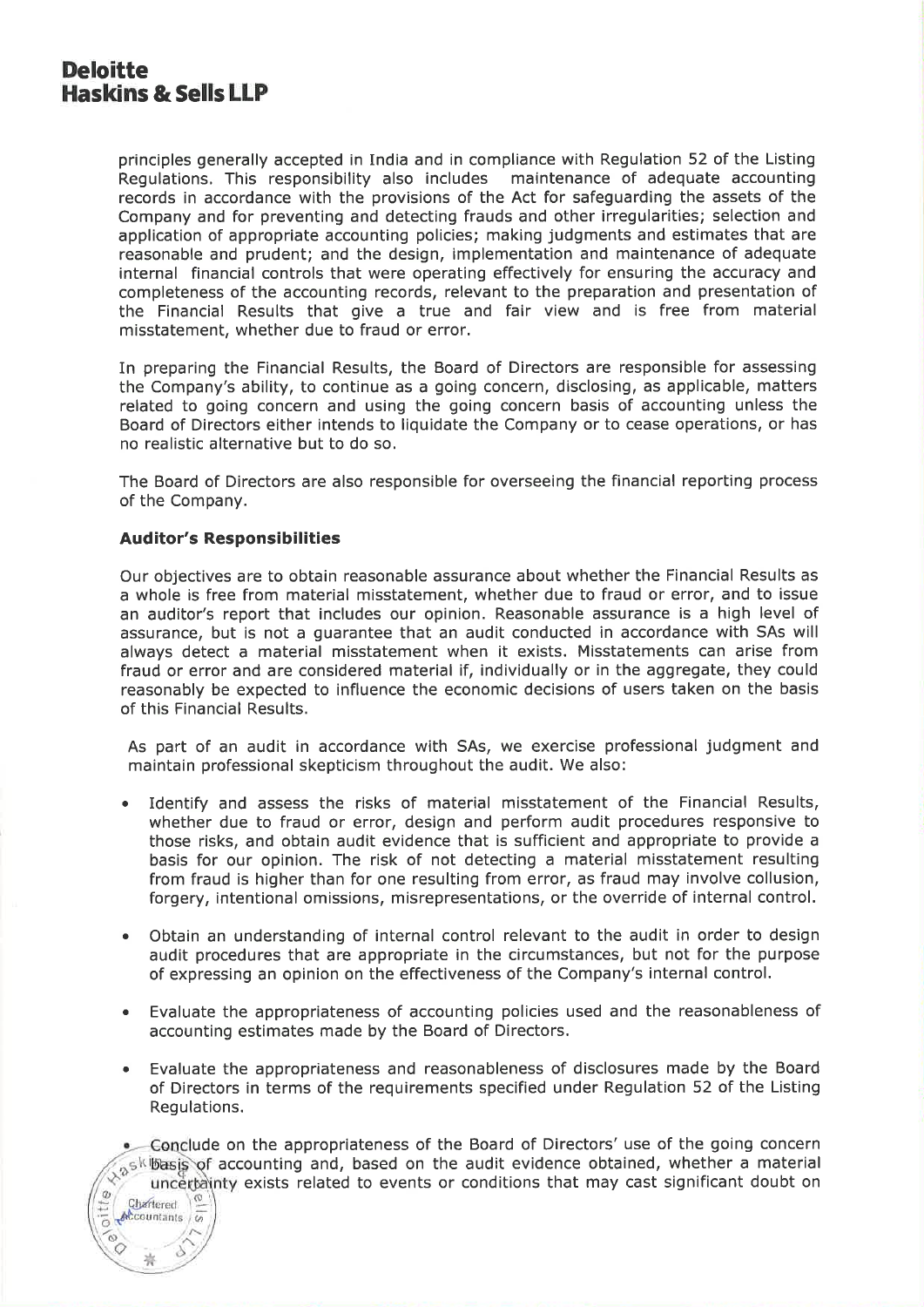the ability of the Company to continue as a going concern. If we conclude that a material uncertainty exists, we are required to draw attention in our auditor's report to the related disclosures in the Statement or, if such disclosures are inadequate, to modify our opinion. Our conclusions are based on the audit evidence obtained up to the date of our auditor's report. However, future events or conditions may cause the Company to cease to continue as a going concern.

- Evaluate the overall presentation, structure and content of the Financial Results,  $\bullet$ including the disclosures, and whether the Annual Financial Results represent the underlying transactions and events in a manner that achieves fair presentation.
- Obtain sufficient appropriate audit evidence regarding the Financial Results of the Company to express an opinion on the Annual Financial Results.

Materiality is the magnitude of misstatements in the Financial Results that, individually or in aggregate, makes it probable that the economic decisions of a reasonably knowledgeable user of the Financial Results may be influenced. We consider quantitative materiality and qualitative factors in (i) planning the scope of our audit work and in evaluating the results of our work; and (ii) to evaluate the effect of any identified misstatements in the Financial Results.

We communicate with those charged with governance regarding, among other matters, the planned scope and timing of the audit and significant audit findings including any significant deficiencies in internal control that we identify during our audit.

We also provide those charged with governance with a statement that we have complied with relevant ethical requirements regarding independence, and to communicate with them all relationships and other matters that may reasonably be thought to bear on our independence, and where applicable, related safeguards.

#### **Other Matters**

- i. As stated in note 2 to the Statement, the comparative financial information of the Company's result for the quarters ended March 31, 2021 has not been presented by the Company.
- ii. The Statement includes the results for the quarter ended March 31, 2022 being the balancing figure between audited figures in respect of the financial year ended March 31, 2022 and the audited year to date figures up to the nine months ended December 31, 2021.

Our opinion on the Statement is not modified in respect of above matters.

## For Deloitte Haskins & Sells LLP

**Chartered Accountants** (Firm's Registration No. 117366W/W-100018)



Place: Gurugram Date: May 30, 2022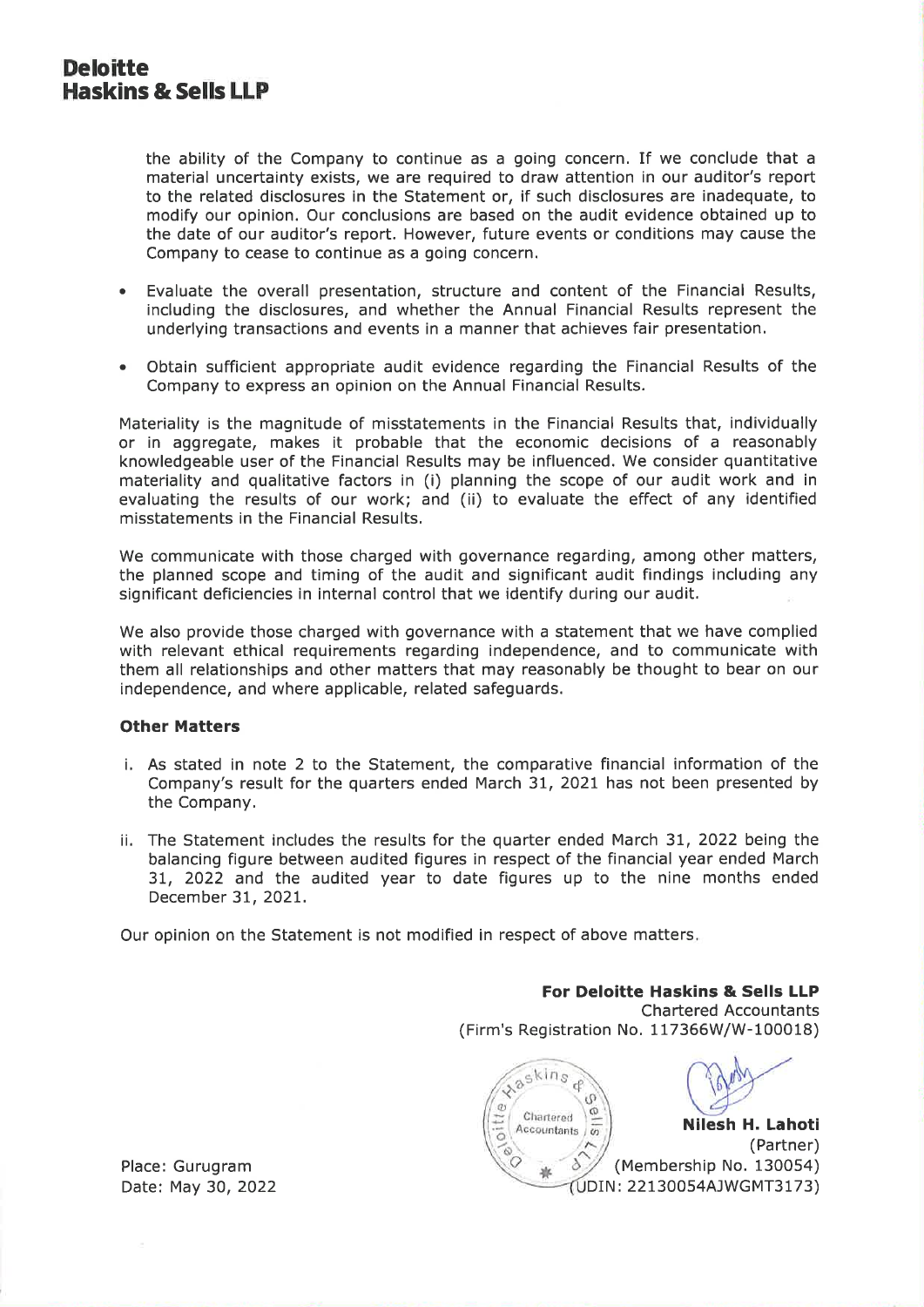**Nxtra Data Limited** 

#### Registered Office: Bharti Crescent, 1, Nelson Mandela Road, Vasant Kunj, Phase II, New Delhi - 110 070, India CIN: U72200DL2013PLC254747 T: +91-11-4666 6100, F: +91-11-4166 6137, Email id: nxtra.data@bharti.in

فتعلقت والمستنقل المستورث

#### Statement of Audited Financial Results for the quarter and year ended March 31, 2022

**MAR MPGM Ouatles ended** car caded ended **Particulars 831, 2021** rde 31, 2022 rch 31, 2021 March 31, 2022 **Andihad Audited Income** 11,091 3416 13.333 Revenue from operations  $3.737$ 340 346 152  $\mathbf{\Omega}$ Other income 13.673 11.437 3,889 3,478 **Fxnenses** 7.169 6.235 1.869 1.748 Data centre operating expenses 256 263 96 **Employee benefits expense**  $\boldsymbol{n}$  $\overline{q}$ 17 425 511 Other expenses 1.988 1,861 7,852 7,009 Profit before depreciation, finance costs and tax 1.901 1.617 5.821 4.428 2,455  $1.773$ 630 **Depreciation expense** 86 229  $\mathbf{p}$ 241 Finance costs  $\overline{R}$ **Profit before tax** 966 909 3,137 2414 Tax expense / (credit) **Current tax** 202 136 664 629 Deferred tax  $\mathbf Q$ 80 89  $\left( 3\right)$ 244 216 753 626 2,384 693 1,788  $\overline{m}$ Profit for the period / year Other comprehensive income Items not to be reclassified to profit or loss:  $\overline{2}$ - Re-measurement gain / (loss) on defined benefit plans  $\blacksquare$  $\mathbf 0$  $\left( 4 \right)$  $\omega$  $(0)$  $\left( 0 \right)$ - Tax (charge) / credit 1  $\overline{\mathbf{2}}$  $\overline{(\overline{\mathbf{5}})}$  $\overline{\mathbf{1}}$  $\mathbf{0}$ Other comprehensive income / (loss) for the period / year 693 2,386 1,785 Total comprehensive income for the period / year  $\overline{m}$ Paid-up equity share capital (Face value: Rs. 10 each)  $\blacksquare$ 90 90 90 5,140 4,418 5,140  $2,751$ Other equity Earnings per share (Face value: Rs. 10 each) 67.64 65.10 228.99 187.44 Basic and diluted earnings per share

(Rs. in Millions; except per share data)

ata ٥

**Election**  $\overline{d}$ ć٥  $\omega$ Charlord = **voitte** IPO

谳

nxtradata

Corporata Office: Nistra Data Ltd., Plot No, 16, Udyog Vihar, Phase - IV, Gurugram - 122015, Haryana, India red Office: Nxtra Data ⊾td., Rharti Crescent, 1, Nelson Mandera Road, Vasant Kunj, Phase – II, New Delhi £10070 CIN: U722000L2013PLC254747 | Toll-free Helpline: 1800-102-6161 Email: nxtra.marketing@nxtradata.com | Website: www.nxtradata.com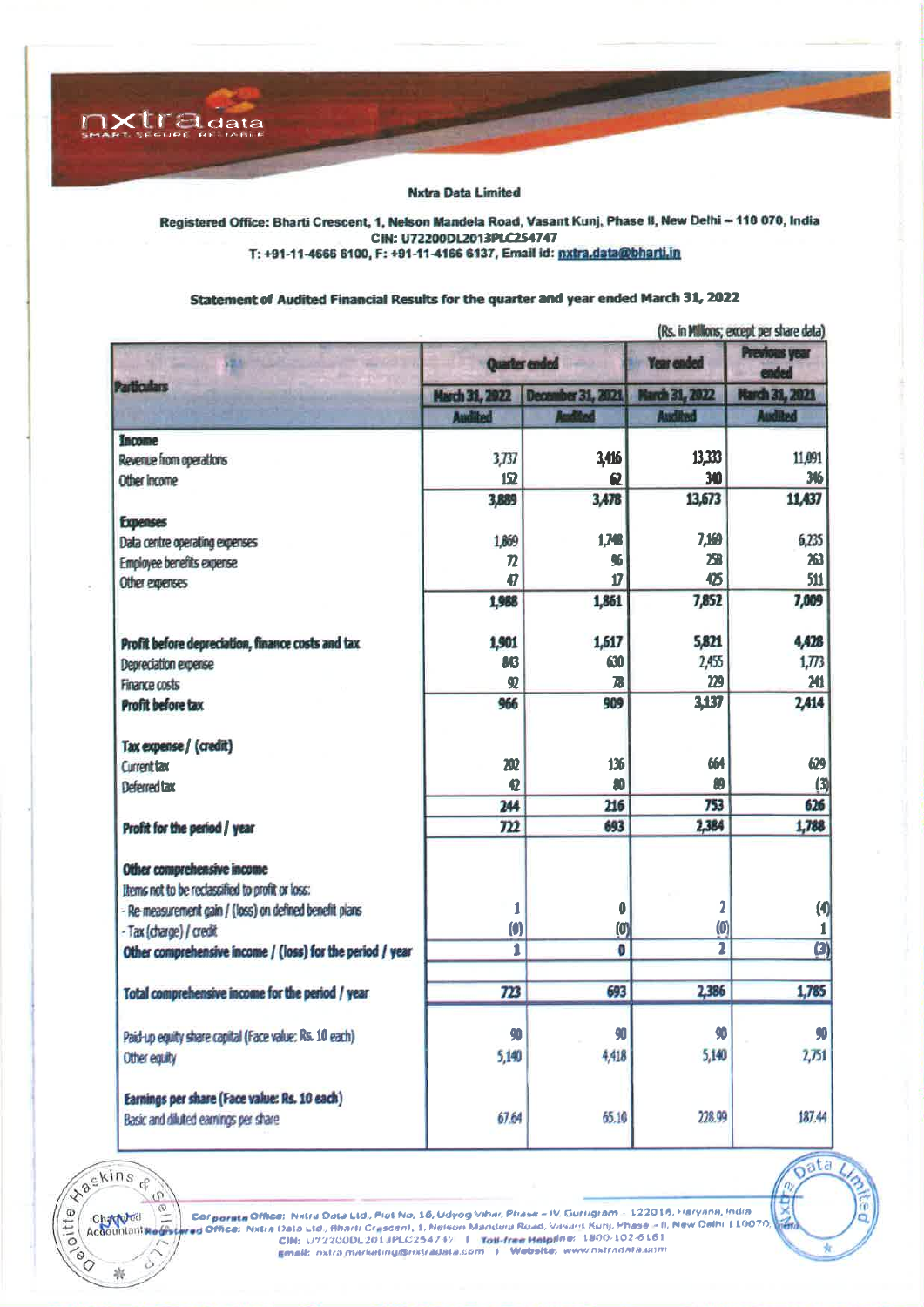# nxtrada

米

ς

plag

**Solute** 

#### **Audited Balance Sheet as of March 31, 2022**

**Andrew Company** 

| <b>Particulars</b>                               | <b>March 31, 2022</b> | As of<br>March 31, 2021 |
|--------------------------------------------------|-----------------------|-------------------------|
|                                                  | <b>Audited</b>        | <b>Audited</b>          |
| <b>Assets</b>                                    |                       |                         |
| <b>Non-current assets</b>                        |                       |                         |
| Property, plant and equipment                    | 19,106                | 8,262                   |
| Capital work-in-progress                         | 1,087                 | 4,612                   |
| Right-of-use assets                              | 3,215                 | 1,434                   |
| <b>Financial assets</b>                          |                       |                         |
| - Investments                                    |                       | 4                       |
| - Other financial assets                         | 517                   | 326                     |
| Income tax assets (net)                          | 118                   | 103                     |
| Deferred tax assets (net)                        | 494                   | 583                     |
| Other non-current assets                         | 10                    | 1                       |
|                                                  | 24,551                | 15,325                  |
| <b>Current assets</b>                            | $\Rightarrow$         | 38                      |
| <b>Inventories</b>                               |                       |                         |
| <b>Financial assets</b>                          | 150                   | 690                     |
| - Investments                                    |                       | 822                     |
| - Trade receivables                              | 2,876                 | 124                     |
| - Cash and cash equivalents                      | 1,869<br>я            | в                       |
| - Other bank balances                            |                       | 71                      |
| - Other financial assets<br>Other current assets | 777<br>756            | 1,837                   |
|                                                  | 6,436                 | 3,590                   |
| <b>Total assets</b>                              | 30,987                | 18,915                  |
|                                                  |                       |                         |
| <b>Equity and Ilabilities</b>                    |                       |                         |
| Equity                                           |                       |                         |
| <b>Equity share capital</b>                      | 90                    | 90                      |
| Other equity                                     | 5,140<br>5,230        | 2,751<br>2,841          |
| <b>Non-current liabilities</b>                   |                       |                         |
| <b>Financial liabilities</b>                     |                       |                         |
| - Borrowings                                     |                       | 3,150                   |
| - Lease liabilities                              | 1,301                 | 665                     |
| - Derivative instruments                         | 78                    | 181                     |
| - Other financial liabilities                    | 17,802                | 6,819                   |
| Deferred revenue                                 | 23                    | 31                      |
| <b>Provisions</b>                                | 22                    | 25                      |
|                                                  | 19,226                | 10,871                  |
| <b>Current Sabilities</b>                        |                       |                         |
| <b>Financial Itabilities</b>                     |                       |                         |
| - Borrowings                                     | 2,343                 | 1,250                   |
| - Lease liabilities                              | 338                   | 241                     |
| - Trade payables                                 |                       |                         |
| -total outstanding dues of micro enterprises     |                       |                         |
| and small enterprises                            | 11                    | 49                      |
| -total outstanding dues of creditors other       |                       |                         |
| than micro enterprises and small enterprises     | 2,020                 | 2, 777                  |
| - Other financial liabilities                    | 1,535                 | 535                     |
| <b>Deferred revenue</b>                          | 56                    | 54                      |
| <b>Provisions</b>                                | 19                    | 17                      |
| Current tax liabilities (net)                    | 108                   | 182                     |
| <b>Other current liabilities</b>                 | 99                    | 98                      |
|                                                  | 6,531                 | 5,203                   |
| <b>Total liabilities</b>                         |                       |                         |
|                                                  | 25,757<br>30,987      | 16,074<br>18,915        |
| <b>Total equity and liabilities</b>              |                       |                         |

Corporate Office: Nxtra Data Ltd., Piot No. 15, Udyog Vihar, Phase - IV, Gurugram - 122016, Haryana, India<br>Intered Office: Nxtra Data Ltd., Sharti Crescent, 1, Nelson Mandels Road, Vasant Kurj, Phase - II, New Dalhi 110070

pata<sub>l</sub>

**Era**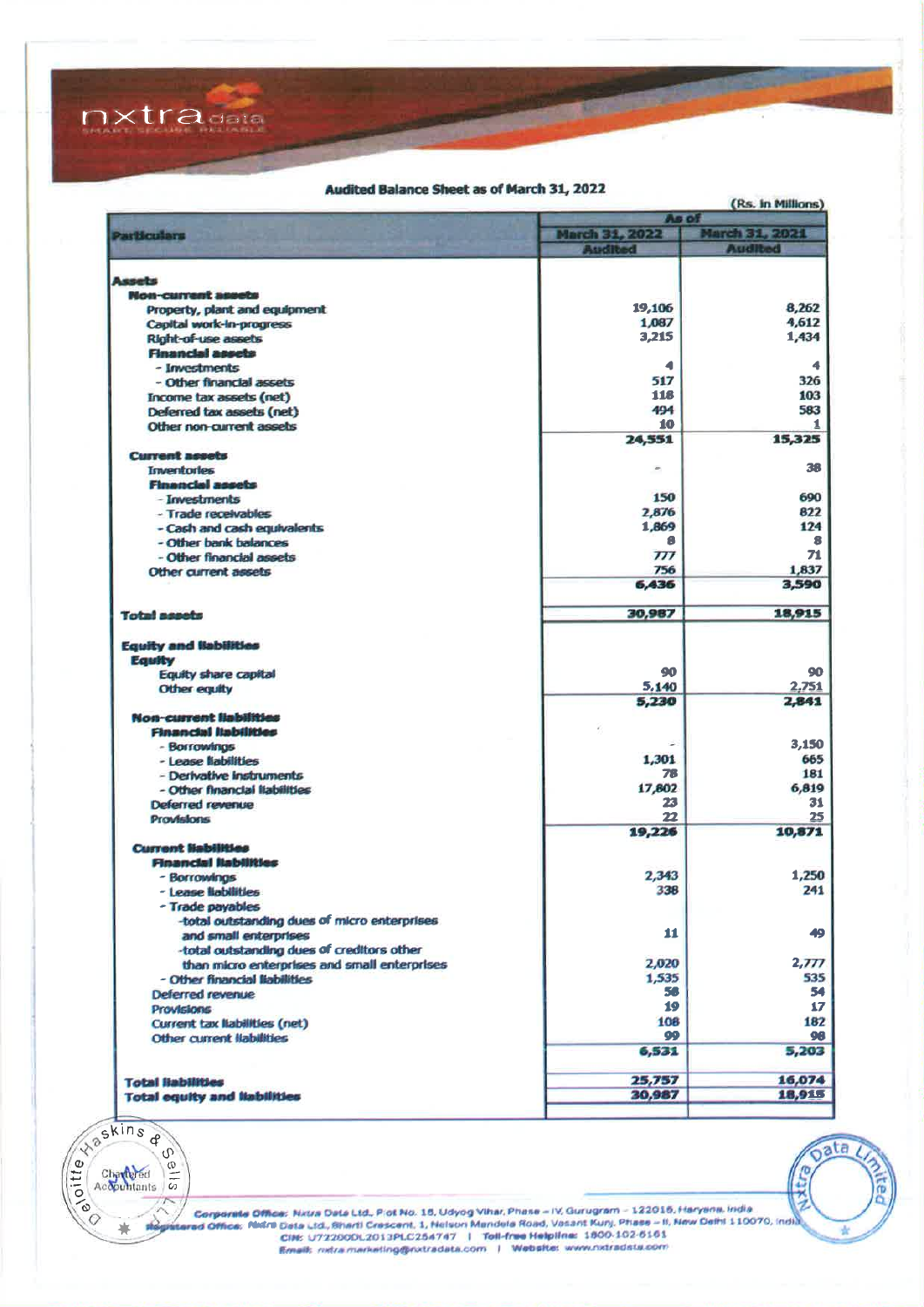**nxtradata** 

Waskins &

Chantered of

|                                                                        |                       | (Rs. in Millions)     |  |  |
|------------------------------------------------------------------------|-----------------------|-----------------------|--|--|
|                                                                        |                       | <b>Year ended</b>     |  |  |
| <b>Particulars</b>                                                     | <b>March 31, 2022</b> | <b>March 31, 2021</b> |  |  |
|                                                                        | Audited               | <b>Audited</b>        |  |  |
| <b>Cash flows from operating activities</b>                            |                       |                       |  |  |
| Profit before tax                                                      | 3,137                 | 2,414                 |  |  |
| <b>Adjustments for:</b>                                                |                       |                       |  |  |
| Depreciation expense                                                   | 2,455                 | 1,773                 |  |  |
| <b>Finance costs</b>                                                   | 235                   | 230                   |  |  |
| Interest income                                                        | (1)                   | (31)                  |  |  |
| Net gain on fair value through profit or loss investments              | (4)                   |                       |  |  |
| Employee share - based payment expense                                 | 1                     |                       |  |  |
| Other non - cash items                                                 | (215)                 | $\boldsymbol{\pi}$    |  |  |
| Operating cash flows before changes in assets and liabilities          | 5,608                 | 4,463                 |  |  |
| <b>Changes in assets and liabilities</b>                               |                       |                       |  |  |
| <b>Trade receivables</b>                                               | (1,930)               | 369                   |  |  |
| <b>Trade payables</b>                                                  | (795)                 | (536)                 |  |  |
| <b>Inventories</b>                                                     | 153                   | (25)                  |  |  |
| <b>Provisions</b>                                                      | (8)                   |                       |  |  |
| Other financial and non-financial liabilities                          | 8                     | (912)                 |  |  |
| Other financial and non-financial assets                               | 173                   | (491)                 |  |  |
| Net cash generated from operations before tax                          | 3,209                 | 2,868                 |  |  |
| Income tax paid (net)                                                  | (753)                 | (100)                 |  |  |
| Net cash generated from operating activities (a)                       | 2,456                 | 2,768                 |  |  |
| <b>Cash flows from investing activities</b>                            |                       |                       |  |  |
| Purchase of property, plant and equipment and capital-work-in-progress | (8, 438)              | (5, 101)              |  |  |
| Proceeds from sale / (purchase) of current investments (net)           | 544                   | (690)                 |  |  |
| <b>Interest received</b>                                               |                       | 31                    |  |  |
| Net cash used in investing activities (b)                              | (7,893)               | (5,760)               |  |  |
| <b>Cash flows from financing activities</b>                            |                       |                       |  |  |
| Proceeds from issue of shares                                          |                       |                       |  |  |
| Proceeds from long-term borrowings                                     | 9,267                 | 4,400                 |  |  |
| Repayment of long-term borrowings                                      | (11,400)              | (3,750)               |  |  |
| <b>Payment of lease liabilities</b>                                    | (182)                 | (669)                 |  |  |
| Net Repayment of short-term borrowings                                 | (56)                  | (3,661)               |  |  |
| Interest and other finance charges paid                                | (1, 327)              | (250)                 |  |  |
| Proceeds from issuance of compulsorily convertible preference shares   | 10,880                | 7,000                 |  |  |
| Net cash generated from financing activities (c)                       | 7,182                 | 3,070                 |  |  |
|                                                                        |                       |                       |  |  |
| Net increase in cash and cash equivalents during the year (a+b+c)      | 1,745                 | 78                    |  |  |
| Add: Cash and cash equivalents as at the beginning of the year         | 124                   | 46                    |  |  |
| Cash and cash equivalents as at the end of the year                    | 1,869                 | 124                   |  |  |

Audited Statement of Cash Flows for the year ended March 31, 2022

**Communication** 



ata

é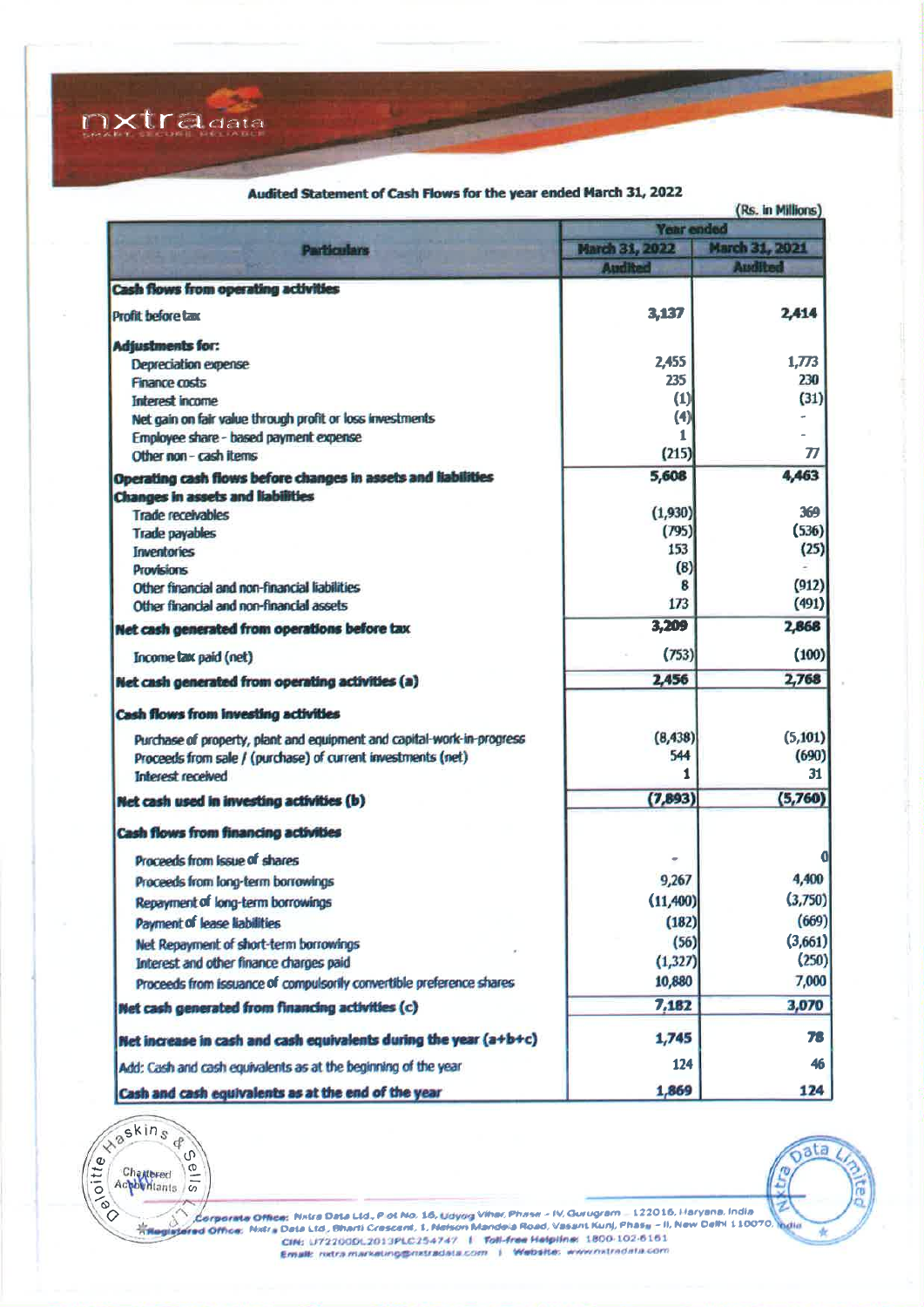#### **Notes to the Audited Financial Results**

 $n\times$ tr $a$ data

askins

1. The Audited Financial Results for the quarter and year ended March 31, 2022 have been reviewed by the Audit Committee and approved by the Board of Directors in their respective meetings held on May 30, 2022.

**ACRES DE LA P** 

2. These Audited Financial Results are compiled and extracted from Audited Financial Statements for the year ended March 31, 2022, Audited Interim Condensed Financial Statements for the quarter and nine months ended December 31, 2021, and Audited Financial Statements for the year ended March 31, 2021, which are prepared in accordance with Indian Accounting Standards ('Ind AS') as prescribed under section 133 of the Companies Act, 2013 read together with Rule 3 of the Companies (Indian Accounting Standards) Rules, 2015 (as amended from time to time) and other accounting principles generally accepted in India.

The Audited Financial Results for the quarter ended March 31, 2022 is balancing figures between audited figures in respect of the full financial year and the published year to date figures of the third quarter of the financial year.

In accordance with SEBI circular dated October 5, 2021, the Company has availed an exemption w.r.t. presentation of corresponding quarterly Financial Results for the quarter ended March 31, 2021.

- 3. During the previous year ended March 31, 2021, the Company has entered into an Investment Agreement with CA Cloud Investments (formerly Comfort Investments II) ('investor'). In accordance with the said agreement, the investor will subscribe to 17,880,000 compulsorily convertible preference shares ('CCPS'), each at Rs. 1,000, and 10 equity shares, each at Rs. 5,780 (including securities premium of Rs. 5,770), of Nxtra Data Limited for an aggregate consideration of Rs. 17,880 Million in three separate tranches. During the previous year ended March 31, 2021, the Company has received the first tranche of Rs. 7,000 Million and has allotted 7,000,000 CCPS and 10 equity shares to the investor. During the current year ended March 31, 2022, the Company has received the second and third tranche of Rs. 10,880 Million and has allotted 10,880,000 CCPS to the investor. These amounts have been classified as liability.
- 4. On March 16, 2022, the Company got its commercial papers listed for Rs. 2,450 Million which will get matured on February 7, 2023.
- 5. The disclosure required as per the provisions of Regulation 52(4) of SEBI (Listing Obligations and Disclosure Requirements) Regulations, 2015 is given below:

|                                                   |                                                           | <b>FOR BUT THE REAL</b> |       | Year ended     | <b>Previous</b> |
|---------------------------------------------------|-----------------------------------------------------------|-------------------------|-------|----------------|-----------------|
|                                                   | <b>5.No. Particulars</b>                                  |                         |       |                |                 |
|                                                   |                                                           |                         |       | <b>Audited</b> | Audited         |
| $\vert 0 \vert$                                   | Debt - equity ratio - [no. of times]                      | 0.09                    | 1.56  | 0.09           | 1.51            |
| $\vert{}$ (1)                                     | Net worth - [Rs. Million]                                 | 5,419                   | 4,697 | 5,419          | 3,030           |
| $\left(\begin{matrix} 1 \\ 0 \end{matrix}\right)$ | Current ratio - [no. of times]                            | 0.99                    | 0.44  | 0.99           | 0.69            |
| $(\omega)$                                        | Long term debt to working capital - [no. of times]        | u,                      |       |                | (1.95)          |
| $\boldsymbol{\left( v \right)}$                   | Current liability ratio - [no. of times]                  | 0.25                    | 0.51  | 0.25           | 0.32            |
| (M)                                               | Total debts to total assets - [no. of times]              | 0.13                    | 0.31  | 0.13           | 0.28            |
| (M)                                               | Debtor turnover - [no. of days]                           | 67.55                   | 74.57 | 50.61          | 34.00           |
| $(\sqrt{m})$                                      | Debt service coverage ratio ('DSCR') - [no. of times]     | 16.42                   | 11.19 | 1.63           | 1.30            |
| (ix)                                              | Interest service coverage ratio ('ISCR') - [no. of times] | 19.54                   | 20.99 | 24.60          | 19.25           |
| (x)                                               | Bad debts to accounts receivable ratio (%)                | 0.8%                    | 0.0%  | 1.2%           | 0.6%            |
| $\mathbf{M}$                                      | Operating margin (%)                                      | 24.2%                   | 27.1% | 22.7%          | 20.8%           |
|                                                   | Net profit margin (%)                                     | 19.3%                   | 20.3% | 17.9%          | 16.1%           |

Corporate Office: Niklsa Duta Ltd., Plot No., 16, Udyog Vibar, Priase - IV, Gurugram - 122015, Haryana, India stered Office: Nxtra Data std., Nharti Crescent, 1, Nelson Mandera Road, Vasant Kurs, Phase - II, New Delhi 110070 CIN: U722000L2013PLC254747 | Toll-free Helpline: 1800-102-0101 Email: extra marketing@extradata.com | Website: www.nxtradata.com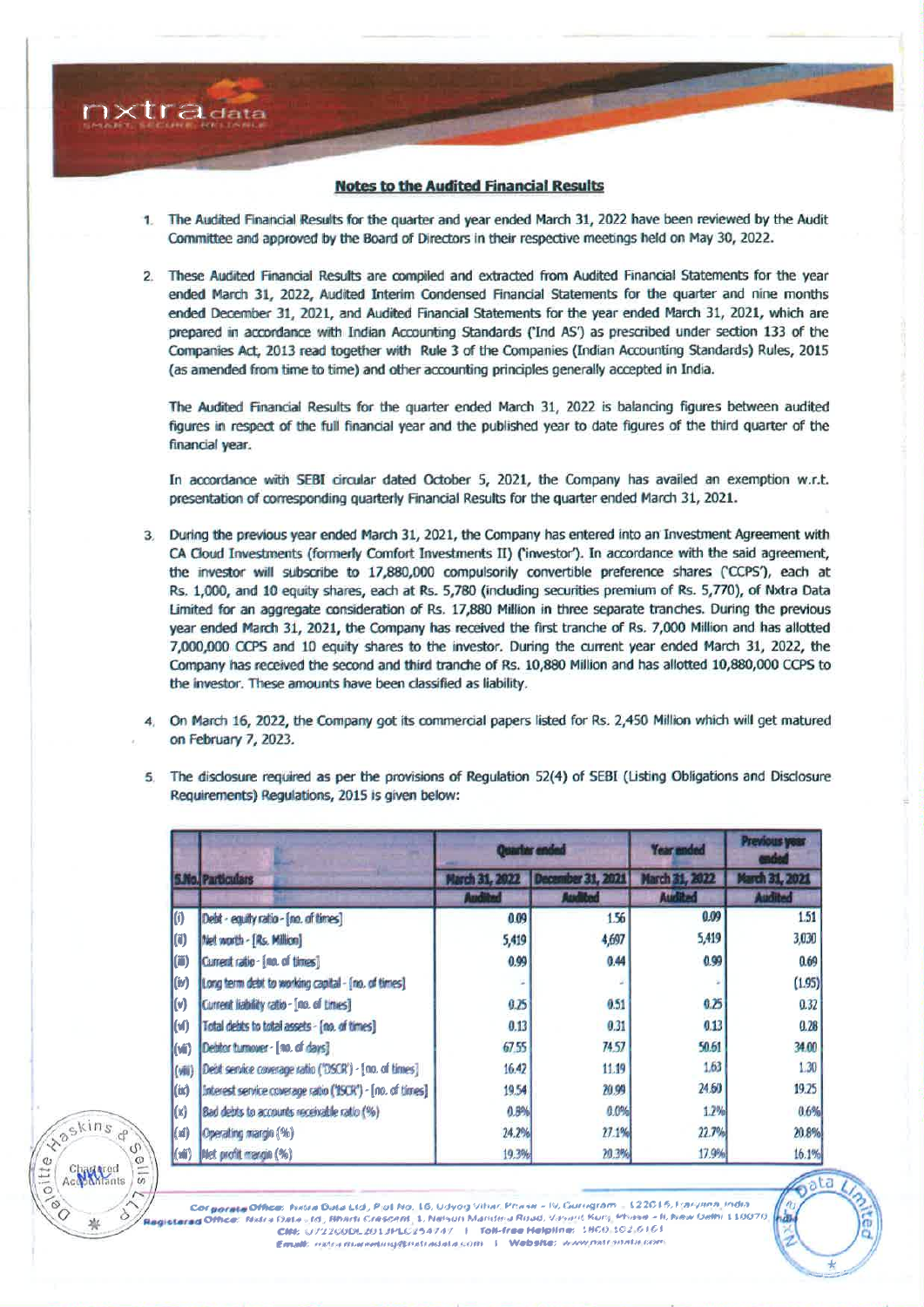nxtradata

The basis of computation of above parameters is provided in the table below:

| $\circ$    | Debt - equity ratio*                            | (Non-current borrowings (+) current borrowings (-) cash and cash equivalents / equity<br>* excluding lease liabilities                                |  |
|------------|-------------------------------------------------|-------------------------------------------------------------------------------------------------------------------------------------------------------|--|
|            | Nek worth                                       | Basis Section 2(57) of the Companies Act, 2013 and does not include capital reserve.                                                                  |  |
|            | <b>Current ratio</b>                            | Current assets / current liabilities                                                                                                                  |  |
| IT 1       | Long berm debt to working                       | Non-current borrowings / (current assets (-) current liabilities)                                                                                     |  |
| $(\omega)$ | <b>Current liability ratio</b>                  | Current liabilities / total liabilities                                                                                                               |  |
| ľШ         | utal debt to total assets                       | (Non-current borrowings (+) current borrowings (+) lease liabilities) / total assets                                                                  |  |
|            | Debtor turnover                                 | Average trade receivables / (revenue from operations / no. of days for the period)                                                                    |  |
|            | (VIII) DSCR                                     | Profit before depreciation, finance cost and tax / (interest expenses (+) principal<br>repayments of long-term debt (+) payment of lease liabilities) |  |
|            | 红色                                              | Profit before depreciation, finance cost and tax / interest expenses                                                                                  |  |
|            | <b>Bad debt to accounts</b><br>receivable ratio | Bad debts written off / Average trade receivables (gross of allowance for doubtful<br>receivables)                                                    |  |
| (a)        | <b>Operating margin</b>                         | (Profit before depreciation, finance cost and tax (-) depreciation expense (-) other income)<br>/ revenue from operations                             |  |
|            | <b>Net profit margin</b>                        | Net profit after tax / revenue from operations                                                                                                        |  |

فيستحصن والمستحدث

6. All the amounts included in the Audited Financial Results are rounded off to the nearest million, except per share data and unless stated otherwise. Further, due to rounding off, certain amounts / ratios are appearing as  $\mathbf{C}$ .

**For Nxtra Data Limited** 

**Rajesh Tapadia WTD & Chief Executive Officer** DIN: 08391891

**Place: New Delhi** Date: May 30, 2022

**Notes:** 

<sub>O</sub>skins

a) 'Company' stands for Nxtra Data Limited.



Corporate Office: Nxtra Data Ltd., Piot No. 16, Udyog Vihar, Phase - IV, Gurugram - 122016, Haryana, India<br>Registered Office: Nxtra Data Ltd., Bharti Crescent, 1, Nelson Mandela Road, Vasant Kunj, Phase - II, New Delhi 110 Email: nxtra marketing@nxtradata.com | Website: www.nxtradata.com